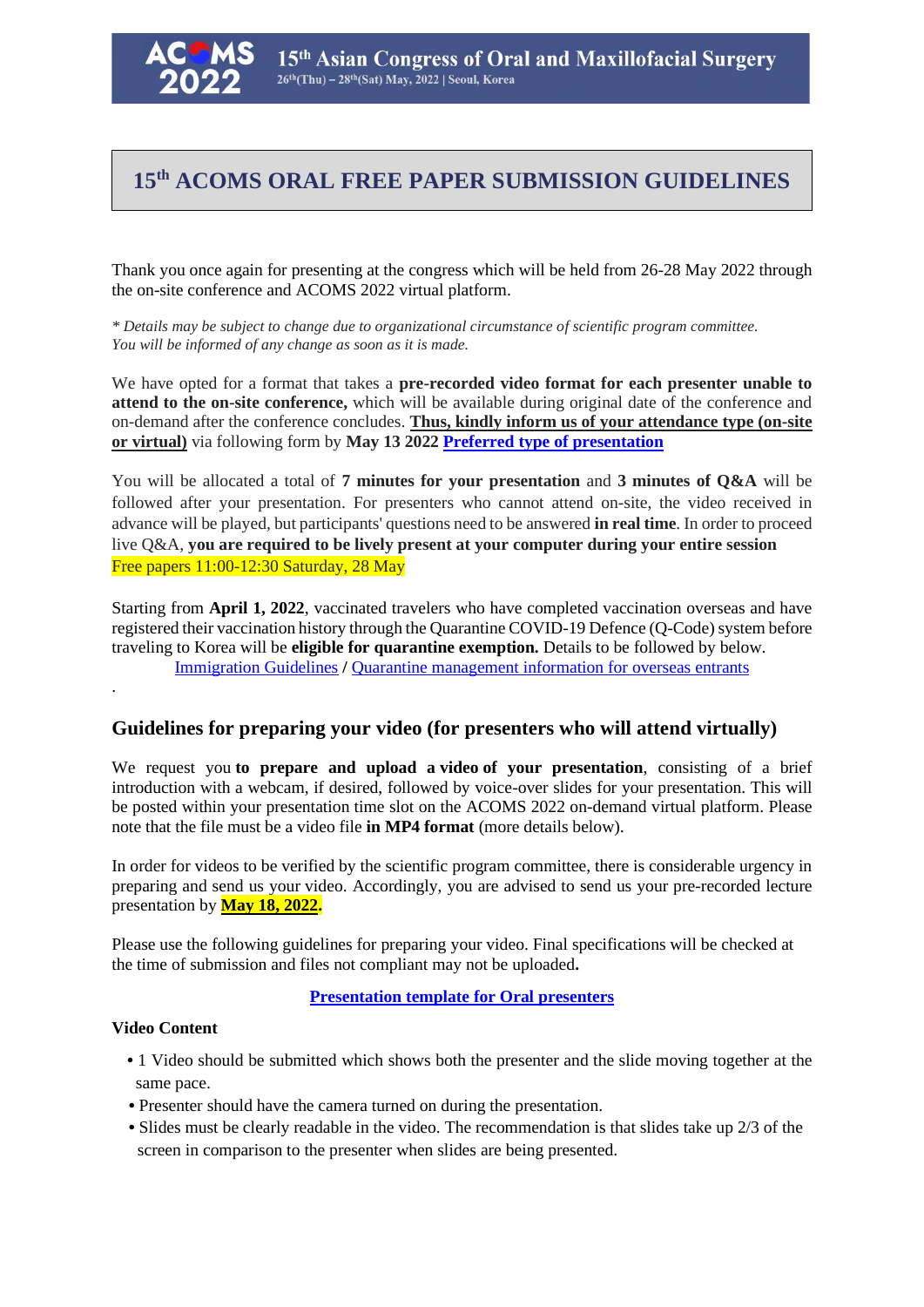# **PowerPoint Slide**

- Please ensure your presentation slide deck is in the ratio of 16:9. To learn how to convert your slides to 16:9 ratio. More information can be found in these links: [https://www.youtube.com/watch?v=f\\_OorhsXTdc](https://www.youtube.com/watch?v=f_OorhsXTdc) [https://www.youtube.com/watch?v=-B1JY\\_C5xAA](https://www.youtube.com/watch?v=-B1JY_C5xAA)
- The first slide of your presentation MUST be your name and presentation title.
- The second slide should be the Disclosure Slide. If you have nothing to disclose, please add "No Disclosure".
- We recommend that you label all slides that include unpublished data with a title "Unpublished Data – DO NOT COPY OR DISTRIBUTE".
- **All patients' eyes should be blacked out so that the patients cannot be identified**.
- **•** Please note that your presentation will be accessible from the 15th ACOMS (ACOMS 2022) Virtual Platform during the Congress from 26-28 May 2022 and 1 month after the congress, to all registered participants of the ACOMS 2022.

# **Recommendations & Guide**

There are 2 ways that we recommend recording your lecture.

- **1. Zoom:** <https://www.youtube.com/watch?v=xHH5JEsa6B4&t=7s>
- **2. Microsoft PowerPoint**
	- Click "Slide Show">> "Record Slide Show"
	- This will allow you to record your presentation, as well as to turn on the computer/laptop camera to record as you speak[. https://www.youtube.com/watch?v=uKgfVZ4aCE0](https://www.youtube.com/watch?v=uKgfVZ4aCE0)

#### **Presenters Planning and Preparing for the Video**

- **Environment -** Before proceeding to begin your video recording, please ensure that you are in a quiet environment. If possible, please opt for a plain, neutral or tidy background.
- **Lighting -** Ensure that you are filming in a well-lit area so that your face can be seen clearly. Natural light that you are sitting directly in front of is recommended for recording.
- **Composition -** The subjects' face (the presenter) should occupy 1/3 of the screen. Please avoid cutting off the head/chin of the subject by zooming too closely. The video should feature the presenter's head, chin, and shoulders clearly
- **Camera Angle -** Generally, placing the camera at the same height or slightly above your eye level will give you more flattering angles when recording. You can use books or other items to help prop up the camera/laptop or mobile phone.
- Prepare the items that you may need during the presentation beforehand. Test your slides before you start and have any props you may want to use within reach.
- If you have an external microphone, we recommend connecting this to your computer/laptop and using this for your audio input instead of the built-in microphone. Please ensure to test that the microphone is being picked up by the computer/laptop and recording.